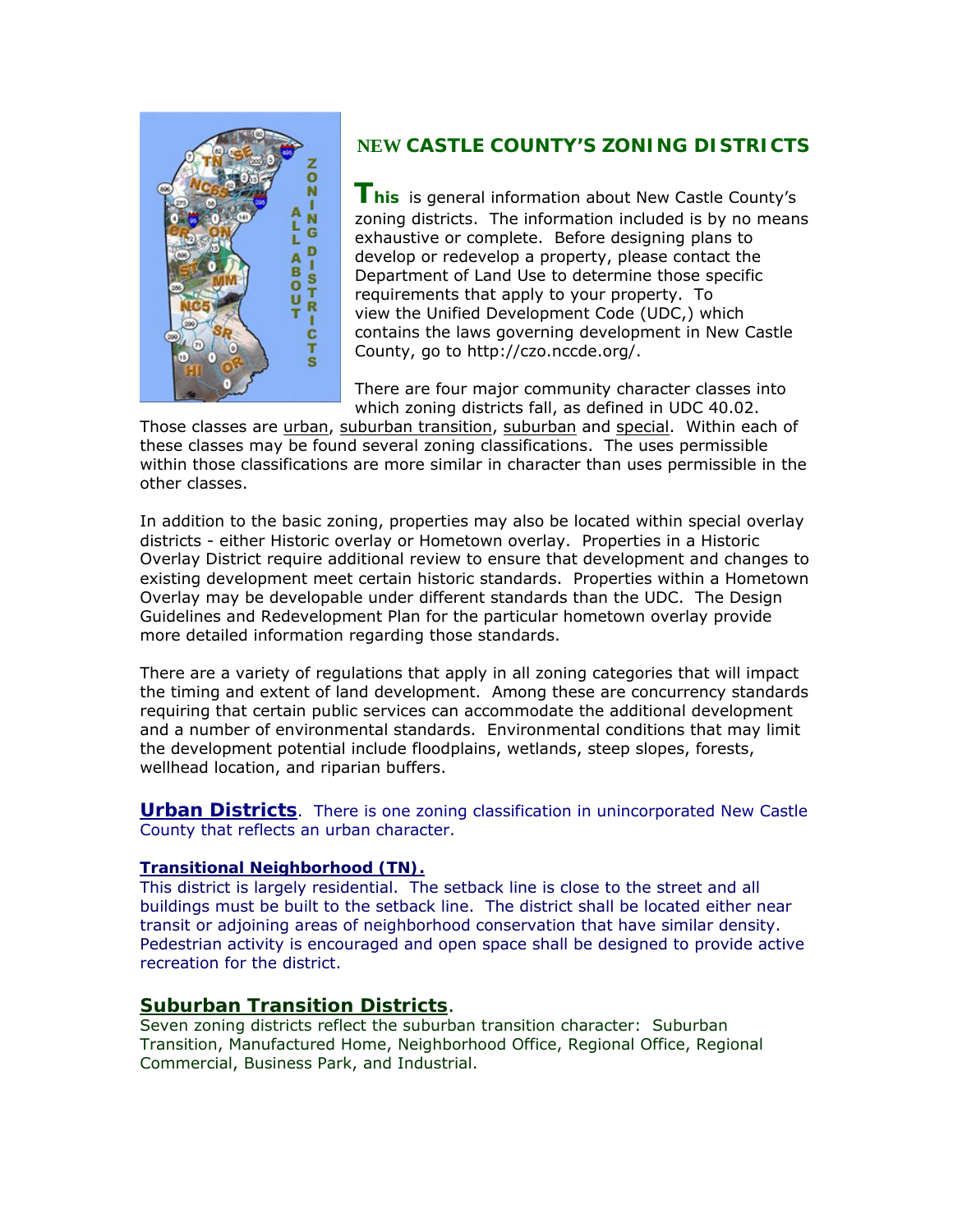**Suburban Transition Districts**. Seven zoning districts reflect the suburban transition character: Suburban Transition, Manufactured Home, Neighborhood Office, Regional Office, Regional Commercial, Business Park, and Industrial.

## **Suburban Transition (ST)**.

This district provides for high quality, moderately high density development with a full range of residential uses and limited non-residential uses. Design requirements are intended to reflect a suburban transition character while encouraging pedestrian linkages in addition to automobile access. The intensity accommodates a range of housing types from small single-family to multi-family. The district shall only be located in areas having access to transit services.

## **Manufactured Mobile Home (MM)**.

This district provides for a manufactured home park with a suburban transition character.

## **Office Neighborhood (ON)**.

The Office Neighborhood District is intended to provide for professional and administrative offices in a park-like setting. Building heights and floor area ratios are designed to provide a setting that is generally compatible with most of the County's residential areas.

## **Office Regional (OR)**.

This district is structured to accommodate large regional employment centers that are primarily office together with support-type uses. The character is suburban transition with tall buildings and floor area ratios compatible with the concentration of jobs. Other uses that support the office employment are permitted within buildings and in larger developments as freestanding uses. Transit stop facilities shall be built into the development to reduce automobile traffic on surrounding roads. Mixed use-structures are permitted for the same reason.

#### **Commercial Regional (CR)**.

This district is intended to provide for community and regional commercial services, with a suburban transition character. Design controls shall promote circulation by foot and automobile within contiguous commercial or office areas. These design features are intended to lessen congestion on roads and create large commercial complexes rather than strip development. Mixed uses are permitted to provide residential customers within the development and transit facilities are required. New areas to be zoned for this use should be large and deep. Small shallow frontages shall not be designated CR.

## **Business Park.**

This district allows office, manufacturing, light industrial, warehousing, and uses that support them. Moderate to high intensities are permitted to maximize land utilization, while within a suburban transition character. The area is intended to attract business and industry. Design standards promote high quality development. The interior land, screened from main roads, may develop at higher intensities with less landscaped area. Limits are placed on exterior storage to ensure an environment that encourages the mix of high quality office with other major employment-generating uses.

## **Industrial**.

This zoning district retains the older industrial areas. The character of these areas is suburban transition and many are existing industrial parks. In keeping with evolving employment trends, a wider range of uses is permitted. Intensities are intended to encourage industrial uses. Limited exterior storage is permitted, but must be screened from the view of collector or arterial roads.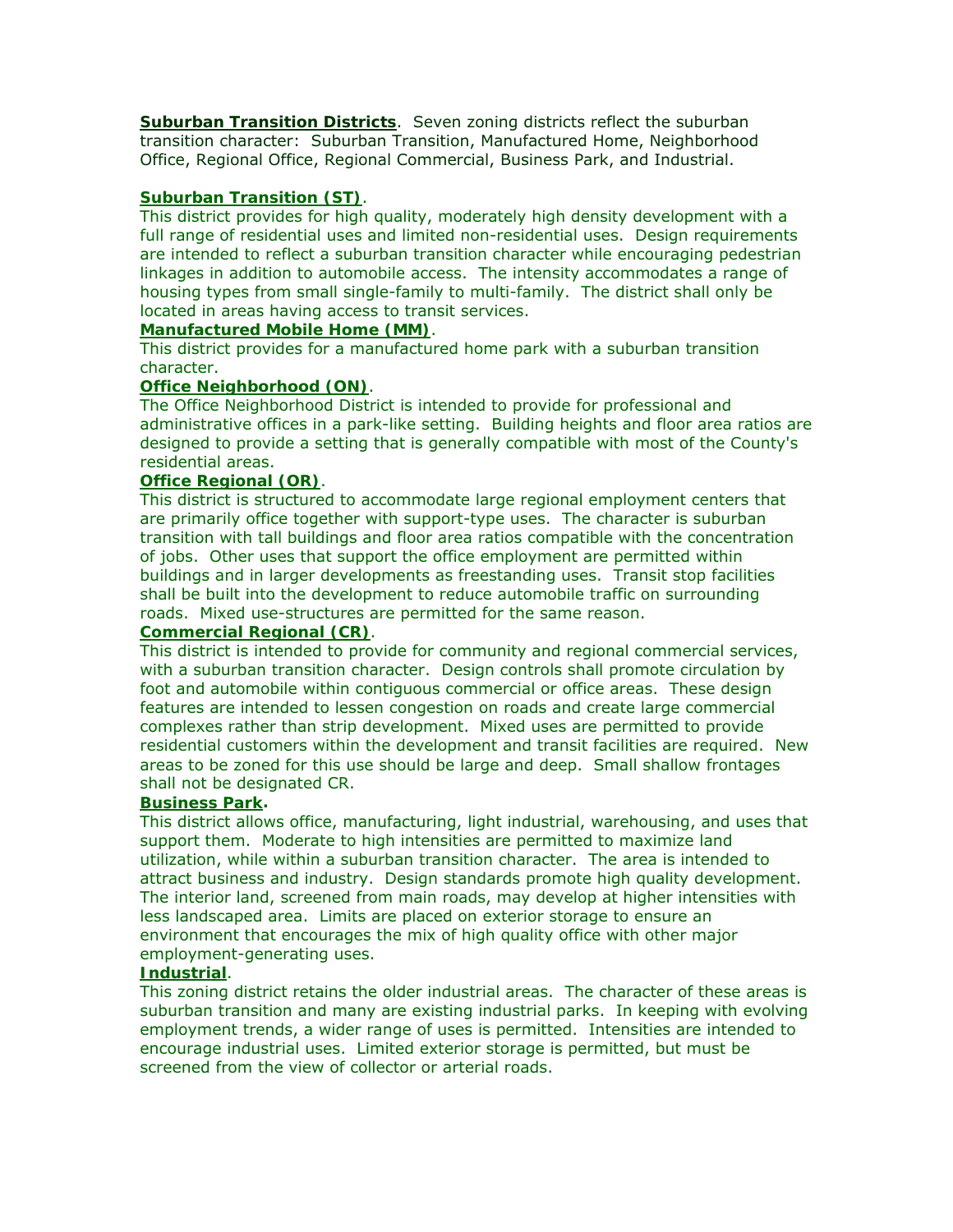**Suburban Districts**. Four districts make up the suburban character class: a Suburban District that is residential, a Commercial Neighborhood, a low density Suburban Estate and Suburban Reserve.

## **Commercial Neighborhood (CN)**.

The scale and intensity of development in this district is intended to ensure that uses primarily serve the surrounding neighborhoods and reflect their suburban character. Roof design and landscaping are intended to reinforce the compatibility of these uses with surrounding neighborhoods. Size and spacing of this district is regulated to ensure that strip commercial development that serves highway traffic or regional uses is not promoted.

#### **Suburban (S)**.

This district permits a wide range of residential uses, including all the newly developing areas designed as growth areas in the Comprehensive Development Plan. Moderate to high density residential development is permitted in a manner consistent with providing a high quality suburban character. Significant areas of open space and/or landscaping are required to maintain the balance between green space and buildings that characterize suburban character. The highest densities are permitted in designed communities, hamlets and villages. This district is not intended to be used for fully developed areas. Fully developed areas are zoned Neighborhood Conservation (NC), which is discussed on Page 4. The Suburban District is used to in-fill tracts containing at least 5 acres or where New Castle County seeks to redevelop an area to suburban character.

## **Suburban Estate (SE).**

This district is not serviced by sewer and sewer service is not planned in the near future. Some areas may have public water. The development pattern is planned for full build out. The intention of this zoning district is to preserve a character long established in Northern New Castle County for single-family homes on large lots. Landscaping and design are intended to enhance or preserve the character of the area and preserve the views of the landscape. Both single-family and open-space subdivisions are provided to ensure that difficult sites can still be utilized. **Suburban Reserve (SR)**.

This district is intended to be served by sewer and water in the future and to be reserved to Suburban (S) when sewer construction is imminent. The district is also designed to permit limited development that does not foreclose the ultimate sewering of the area. Preservation of large amounts of open space and agricultural land is encouraged in this district and such land may be used for spray irrigation, if other requirements are met. The countryside character of this district is designed to facilitate residential and agricultural uses. Should land develop before sewers are provided, it should be accomplished in a manner which preserves available farmland and consolidates development in such a way as to minimize the impact on the land. Incentives are provided for open space development to preserve land that can be farmed. A full range of development forms from subdivisions to hamlets are provided. A number of special provisions apply to this district that are intended to be an incentive for the continuation of agriculture, even as residential development occurs, by maximizing the contiguous farmland and providing farm operators additional revenue sources.

**Special Districts**. Four of the special districts are applied to existing development areas and two of the special districts were created to allow a limited amount of Heavy Industry (HI) and Extraction (EX). The Neighborhood Conservation (NC) District applies to neighborhoods or planned areas whose character is already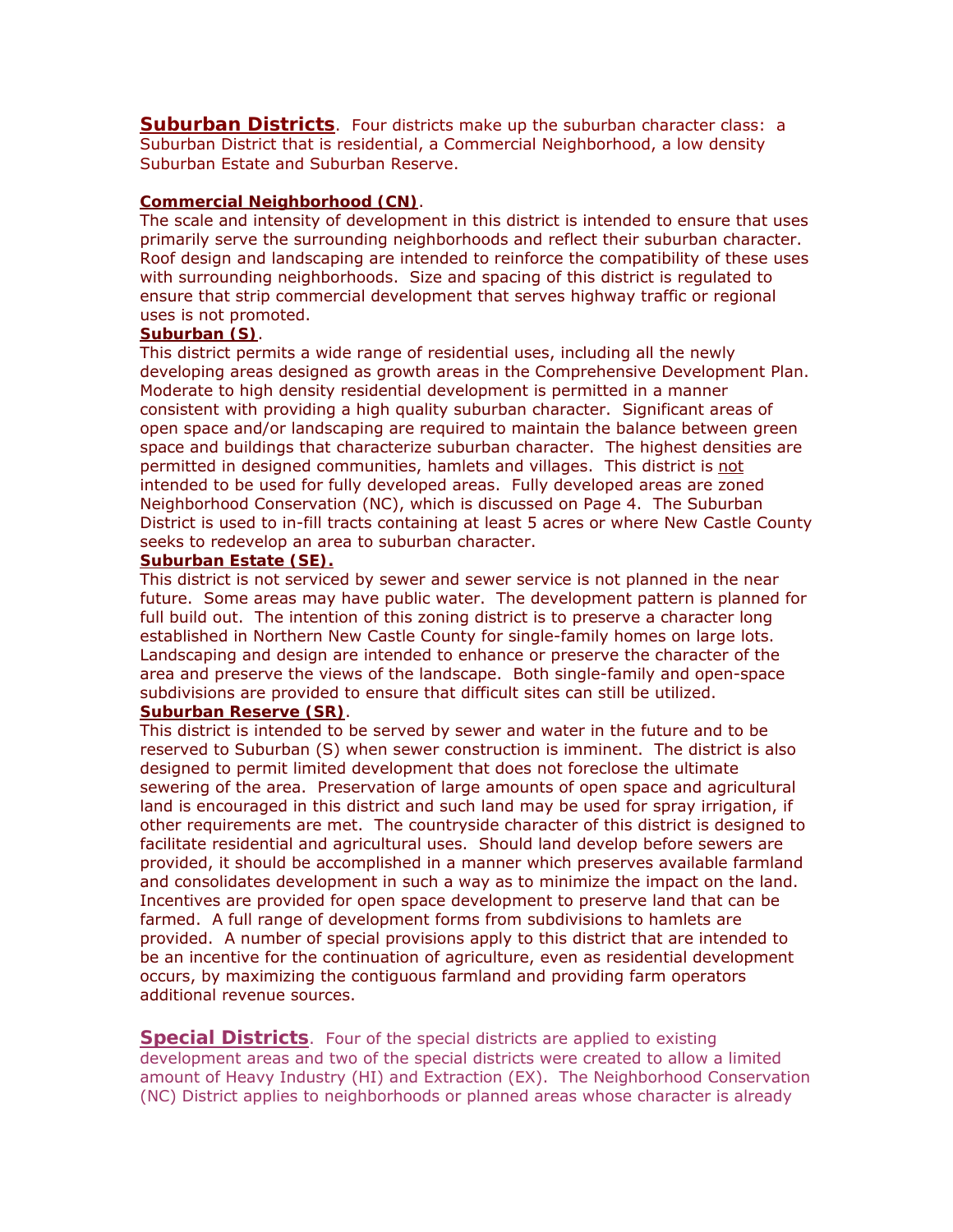set by existing uses and lots, and which should be protected or conserved. The Diversified Planning Unit Development (DPUD) District is only for existing DPUD developments. The Historic (H) District is an overlay district to preserve the County's historic heritage. The Hometown (HT) Overlay District may be used for unincorporated communities built before zoning regulations were established in 1954 and with a unique development pattern that does not conform to existing zoning standards.

**Heavy Industry (HI)**. This district is intended to be used primarily for larger heavy industrial developments that are not suited to other industrial districts and the uses that support those types of developments. Typically location of such districts has access to rail lines or navigable waterways in addition to roadway access. Districts shall be located to minimize adverse impacts on neighboring districts, such as noise, air pollution, and unsightly structures. This district shall be permitted in coastal zones, provided that any use prohibited by the Delaware Coastal Zone Act shall remain prohibited, and provided that such districts were zoned M-3 under the former New Castle County zoning maps. No new HI districts shall be created in a coastal zone.

## **Extraction (EX)**.

The Extraction District is to be used for the purpose of mining or quarry-type operations. Recreation, High Intensity uses may be permitted during or following the extractive use.

#### **Historic Overlay (H)**.

The Historic Overlay District places additional standards on uses within the district. The preservation and protection of buildings, structures, sites, objects, districts and landscape features of historic, architectural, cultural, archeological, educational and aesthetic merit are public necessities and are in the interest of the health, prosperity and general welfare of all citizens of the County. See UDC Article 15 for specific criteria.

#### **Hometown Overlay (HT)**.

The Hometown Overlay District is intended to perpetuate and enhance the character of early settlement areas, hamlets, villages, and pre-World War II subdivisions. Many of these communities have unique characteristics that do not conform to modern zoning standards, but still possess qualities making them viable and attractive places to live and work. The purpose of the overlay district is to ensure that infill, redevelopment, and changes to the zoning pattern are compatible with the existing community. Each district will require its own community redevelopment plan and design guidelines. Future development will conform to the established character of the community as defined in the plan instead of adhering strictly to modern zoning standards. This district may apply to unincorporated areas, the town of Claymont, and those incorporated areas regulated by the UDC. See 40.26.400 for more information about Hometown Overlay Districts.

#### **Neighborhood Conservation (NC)**.

These districts protect the residential character of existing neighborhoods or planned subdivisions that were or are being developed under the previous zoning regulations. As development standards continue to evolve, these districts avoid making older developments non-conforming. These districts permit minor in-fill consistent with the existing character but shall not be used for rezoning. There are different types of neighborhoods which receive an NC designation. Distinctions between these neighborhoods are made by numbers or letters following the NC designation. See Table 40.02.241 (page 02-11) of the UDC to view the new zoning designations and those that were replaced. The table also includes the type of dwelling units in each district. In some cases, the designation applies to areas that were non-conforming